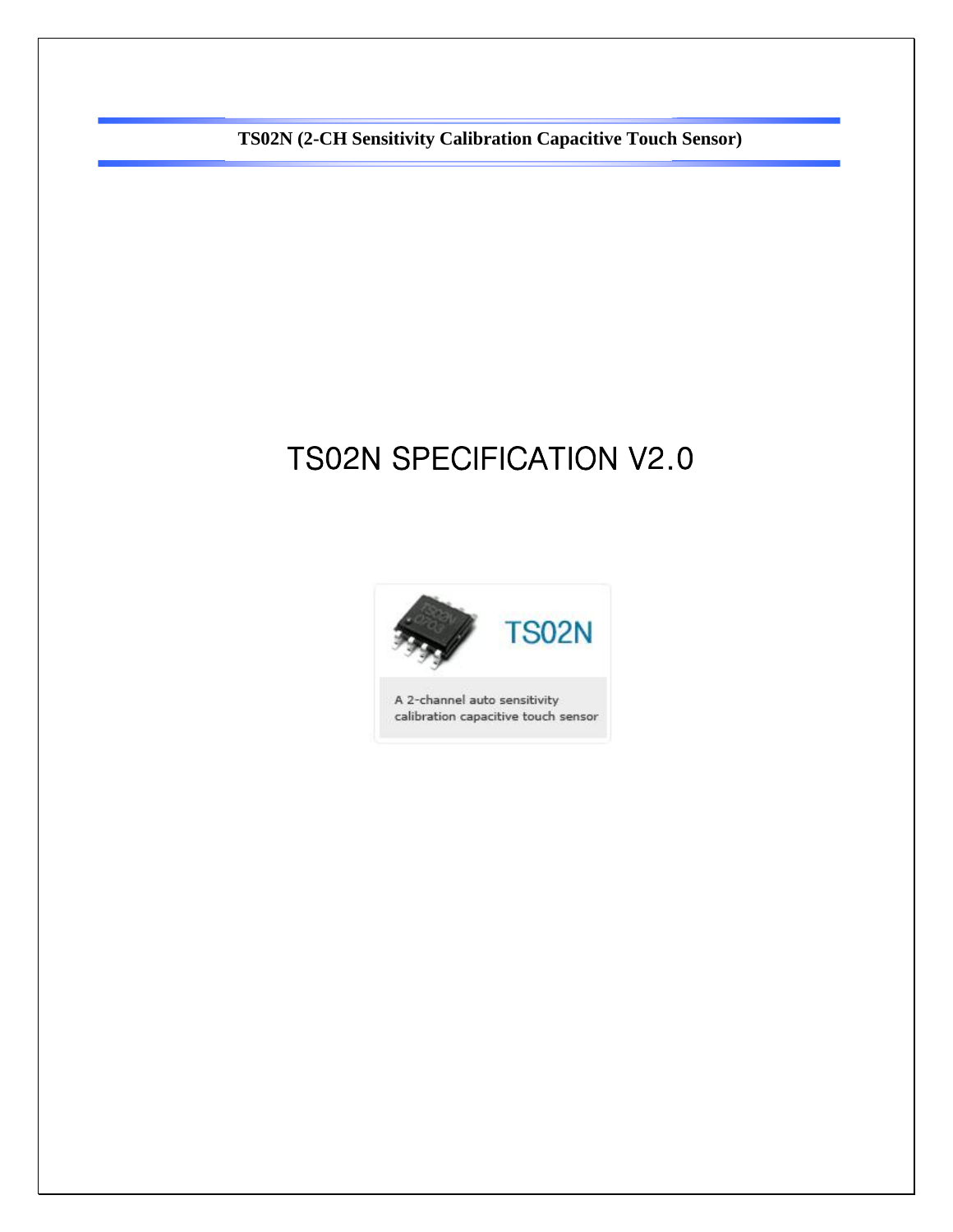### 1 Specification

### 1.1 General Feature

- 2-Channel capacitive touch sensor embedded self sensitivity calibration
- **Low power consumption**
- Sync function for parallel operation
- Adjustable sense frequency by RB resister
- Open-drain digital output
- **Embedded noise elimination circuit**
- **Embedded Internal power reset circuit**

### 1.2 Application

- Home application (White goods, blue goods etc)
- **Membrane switch replacement**
- Human interface for toys & interactive games
- Sealed control panels, keypads

### 1.3 Package (8 SOP)



Fig.1 TS02N 8SOP (Drawings not to scale)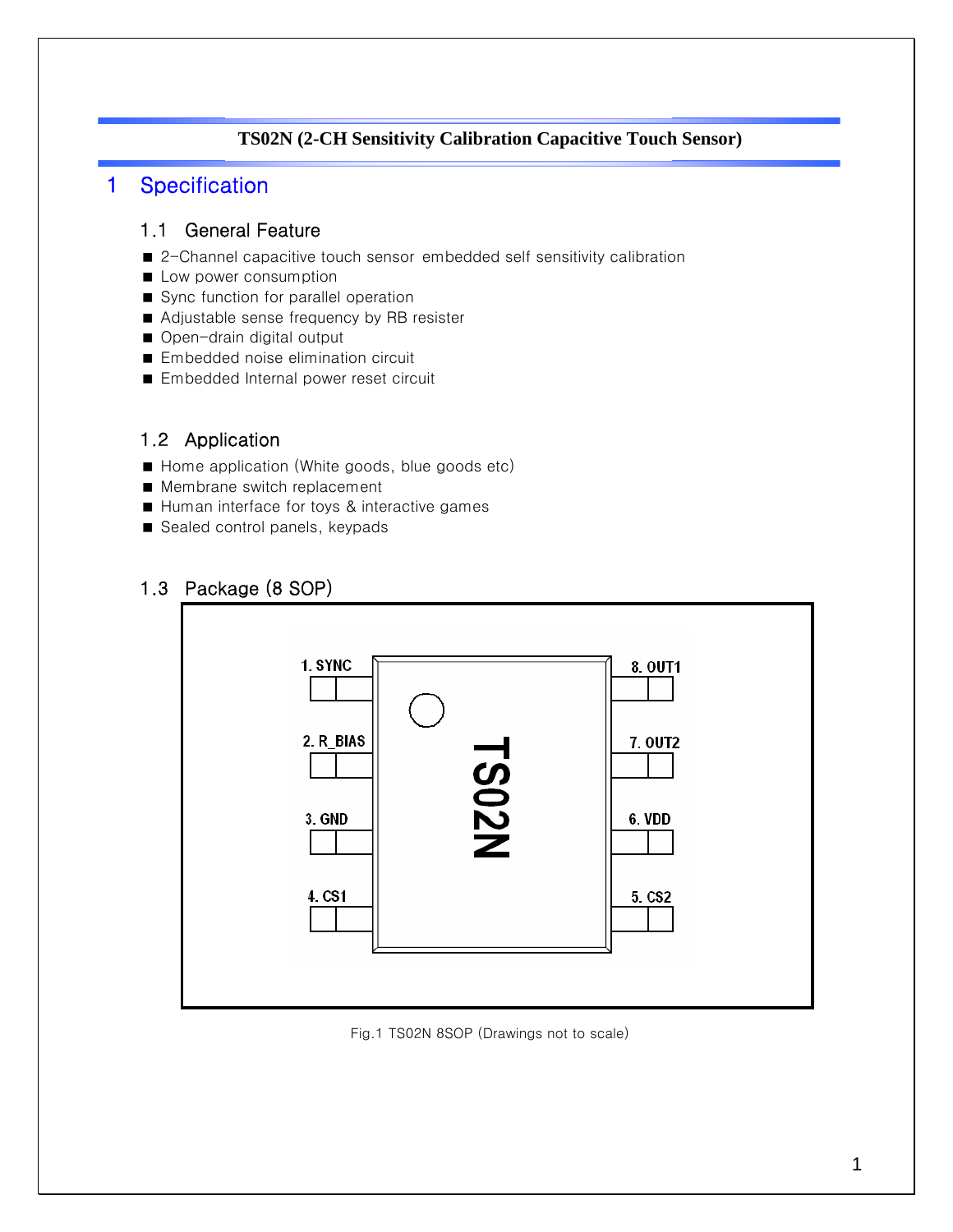# 2 Pin Description (8 SOP)

| <b>PIN Number</b> | Name             | I/O            | Description                             | Protection                          |  |
|-------------------|------------------|----------------|-----------------------------------------|-------------------------------------|--|
|                   | <b>SYNC</b>      | Analog Input   | Self sense operation signal output      | VDD/GND                             |  |
|                   |                  |                | Peripheral sense operation signal input |                                     |  |
| 2                 | R_BIAS           | Analog Input   | Internal bias adjust input              | VDD/GND                             |  |
| 3                 | GND.             | Ground         | Supply ground                           | VDD                                 |  |
| 4                 | CS <sub>1</sub>  | Analog Input   | Sense channel 1                         | VDD/GND                             |  |
| 5                 | CS2              | Analog Input   | Sense channel 2                         | VDD/GND                             |  |
| 6                 | VDD              | Power          | Power $(2.5V \sim 5.0V)$                | <b>GND</b>                          |  |
|                   | OUT <sub>2</sub> |                |                                         | Ch <sub>2</sub> touch detect output |  |
|                   |                  | Digital Output | Open drain output (Active Low)          | VDD/GND                             |  |
|                   | OUT <sub>1</sub> |                | Ch1 touch detect output                 | VDD/GND                             |  |
| 8                 |                  | Digital Output | Open drain output (Active Low)          |                                     |  |

# 3 Absolute Maximum Rating

| Supply voltage                   | 5.0V                     |  |  |
|----------------------------------|--------------------------|--|--|
| Maximum voltage on any pin       | $VDD+0.3 V$              |  |  |
| Maximum current on any PAD 100mA |                          |  |  |
| Power Dissipation                | 800mW                    |  |  |
| Storage Temperature              | $-50 \sim 150 \degree C$ |  |  |
| Operating Temperature            | $-20 \sim 75^{\circ}C$   |  |  |
| Junction Temperature             | $150^{\circ}$ C          |  |  |

| <b>Test Condition</b><br><b>Characteristics</b><br>Symbol |               | Min                                                            | тур                      | Max | Units |    |
|-----------------------------------------------------------|---------------|----------------------------------------------------------------|--------------------------|-----|-------|----|
| Supply Voltage                                            | V DD.         |                                                                | 2.5                      |     | .5 C  |    |
| Current consumption                                       | <b>ID MAX</b> | $-20^{\circ}$ C < Ta < $+75^{\circ}$ C, V <sub>DD</sub> = 3.3V | $\overline{\phantom{0}}$ | –   | 180   | μА |
| Power dissipation                                         |               | $-20 \sim 75^{\circ}$ C, V <sub>DD</sub> = 5V                  |                          |     | 800   | mW |

#### **3.1 ESD Characteristics**

| Mode  | Polarity  | Max   | Reference     |
|-------|-----------|-------|---------------|
|       |           | 2000V | <b>VDD</b>    |
| H.B.M | Pos / Neg | 2000V | <b>VSS</b>    |
|       |           | 2000V | P to P        |
|       |           | 200V  | <b>VDD</b>    |
| M.M   | Pos / Neg | 200V  | <b>VSS</b>    |
|       |           | 200V  | P to P        |
| C.D.M | Pos / Neg | 800V  | <b>DIRECT</b> |

#### **3.2 Latch-up Characteristics**

| Mode               | Polarity | Max                | Test Step |
|--------------------|----------|--------------------|-----------|
| Test               | Positive | 200 <sub>m</sub> A | 25mA      |
|                    | Negative | $-200$ m $A$       |           |
| V supply over 5.0V | Positive | 8.0V               | .0V       |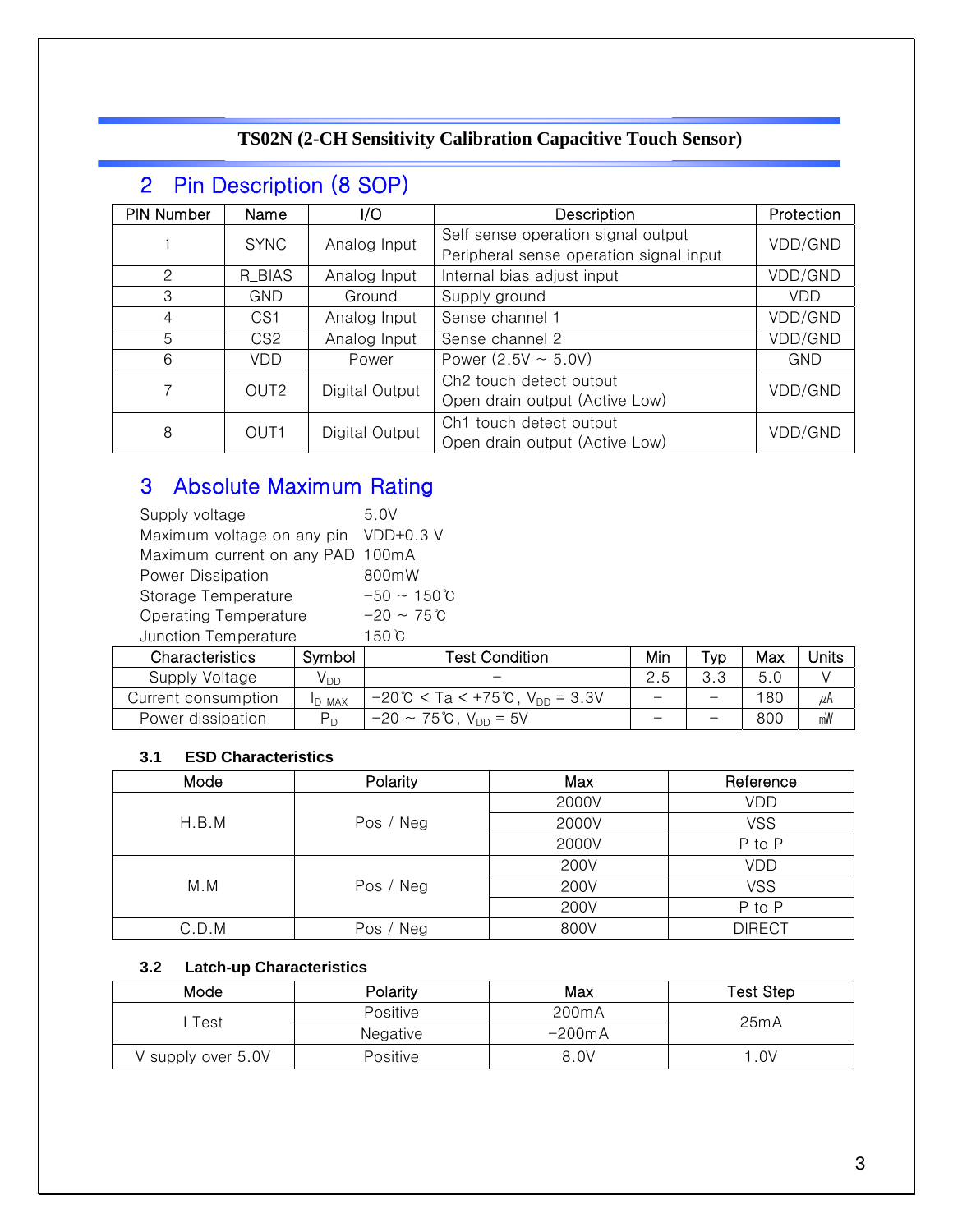# 4 Electrical Characteristics

■  $V_{DD} = 3.3V$ ,  $R_B = 510k$ , (Unless otherwise noted),  $T_A = 25°C$ 

| Symbol<br><b>Test Condition</b><br>Characteristics |                          | Min                                            | Typ                      | Max               | <b>Units</b>             |         |
|----------------------------------------------------|--------------------------|------------------------------------------------|--------------------------|-------------------|--------------------------|---------|
| Operating supply voltage                           | $V_{DD}$                 |                                                | 2.5                      | 3.3               | 5.0                      | $\vee$  |
| Current consumption                                | $I_{DD}$                 | $V_{DD}$ = 3.3V R <sub>B</sub> =510k slow mode |                          | 50                | 70                       | $\mu$ A |
| Output maximum sink<br>current                     | $I_{\text{OUT}}$         | $T_A = 25^{\circ}C$                            |                          | $\qquad \qquad -$ | 4.0                      | mA      |
| Input capacitance range<br>Note1                   | $C_{\rm S}$              |                                                |                          | 4.0               | 100                      | pF      |
| Minimum detective<br>capacitance difference        | $\Delta C$               | $C_S = 4pF$                                    |                          | 0.1               |                          | pF      |
| Output impedance                                   | Zo                       | $\Delta C > 0.1pF$                             |                          | 12                |                          | Ω       |
| (open drain)                                       |                          | $\Delta C < 0.1pF$                             |                          | 30M               | $\qquad \qquad -$        |         |
| Self calibration time                              | $T_{CAL}$                | After reset<br>$V_{DD} = 3.3V R_B = 510k$      |                          | 200               | $\overline{\phantom{0}}$ | ms      |
| Burst sense oscillation                            | $T_{P}$                  | BF(Burst Fast) mode                            |                          | 10                |                          |         |
| period                                             |                          | BS(Burst Slow) mode                            | $\qquad \qquad -$        | 80                | $\qquad \qquad -$        | ms      |
| Bias Resistance Range<br>Note <sub>2</sub>         | $R_B$                    |                                                | 200                      | 510               | 820                      | kΩ      |
| Sync pin output source<br>current                  | <b>I</b> <sub>SYNC</sub> | $V_{DD}$ = 3.3V R <sub>B</sub> =510k           |                          | 50                |                          | uA      |
| Sync pin high threshold<br>voltage                 | $V_H$                    | $V_{DD} = 3.3V$                                | $\overline{\phantom{0}}$ | 2.6               |                          | $\vee$  |
| Sync pin low threshold<br>voltage                  | $V_L$                    | $V_{DD} = 3.3V$                                |                          | 0.6               |                          | $\vee$  |

Note 1 : Sensitivity cab be raised with lower  $C_S$  value

Note  $2:$  Lower  $R_B$  is recommended in noisy condition.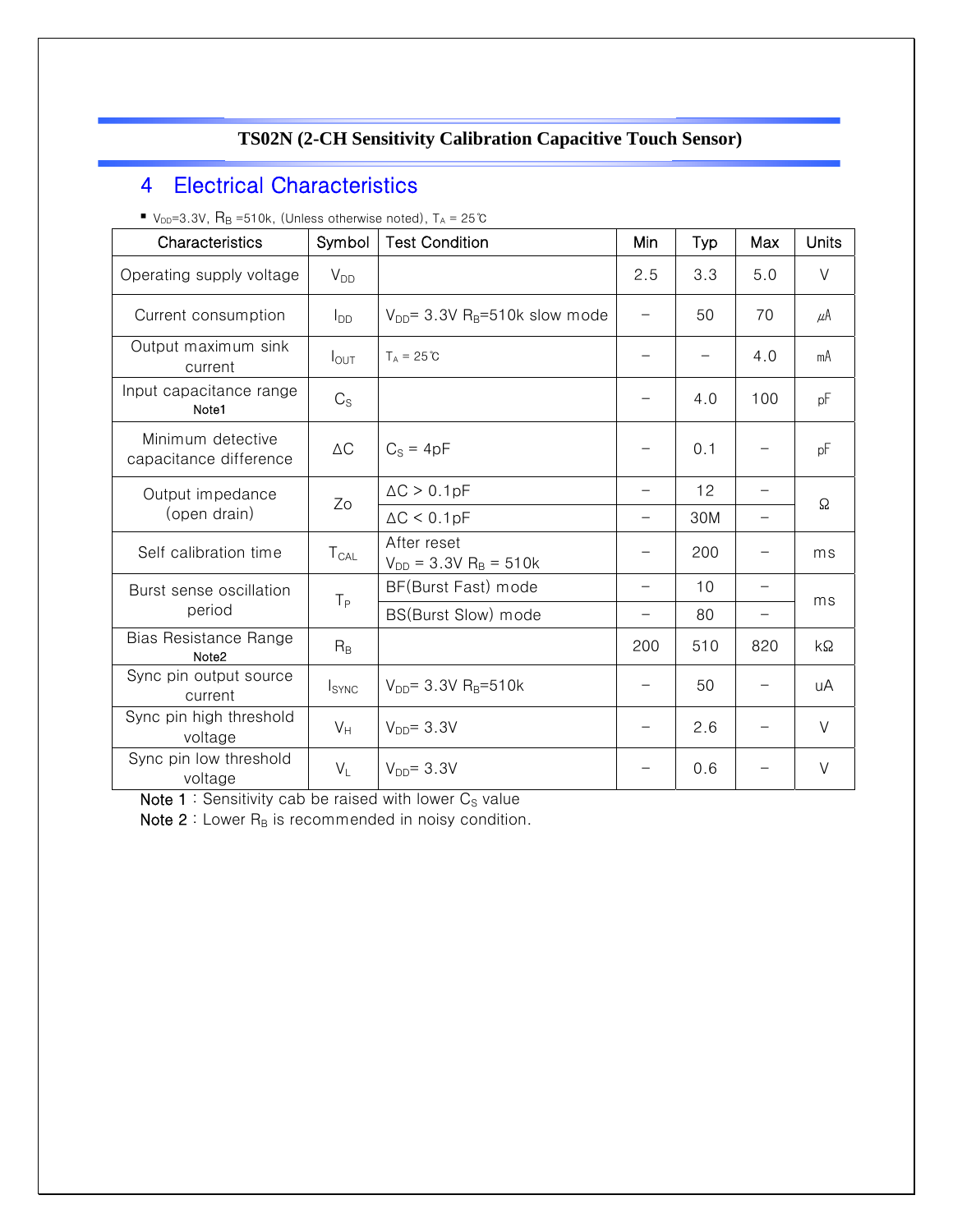### 5 Implementation of TS02N

### 5.1 R\_BIAS implementation



R\_BIAS is connecting to the resistor to decide the oscillator and internal bias current. The sensing frequency, internal clock frequency and current consumption are therefore able to be adjustable with R100. Voltage ripple on R\_BIAS can make critical internal error, so C100 connected to the VDD recommended. (Typical Value of C100 is 1nF)

| <b>Condition</b>       |     | <b>SLOW MODE</b>                |
|------------------------|-----|---------------------------------|
| VDD [V]<br>R100 [kOhm] |     | <b>Current Consumption [uA]</b> |
| 5.0                    | 510 | 110                             |
| 3.3                    | 510 | 50                              |
| 2.5                    | 510 | 35                              |

**Table1. Frequency & IDD @ 25** ℃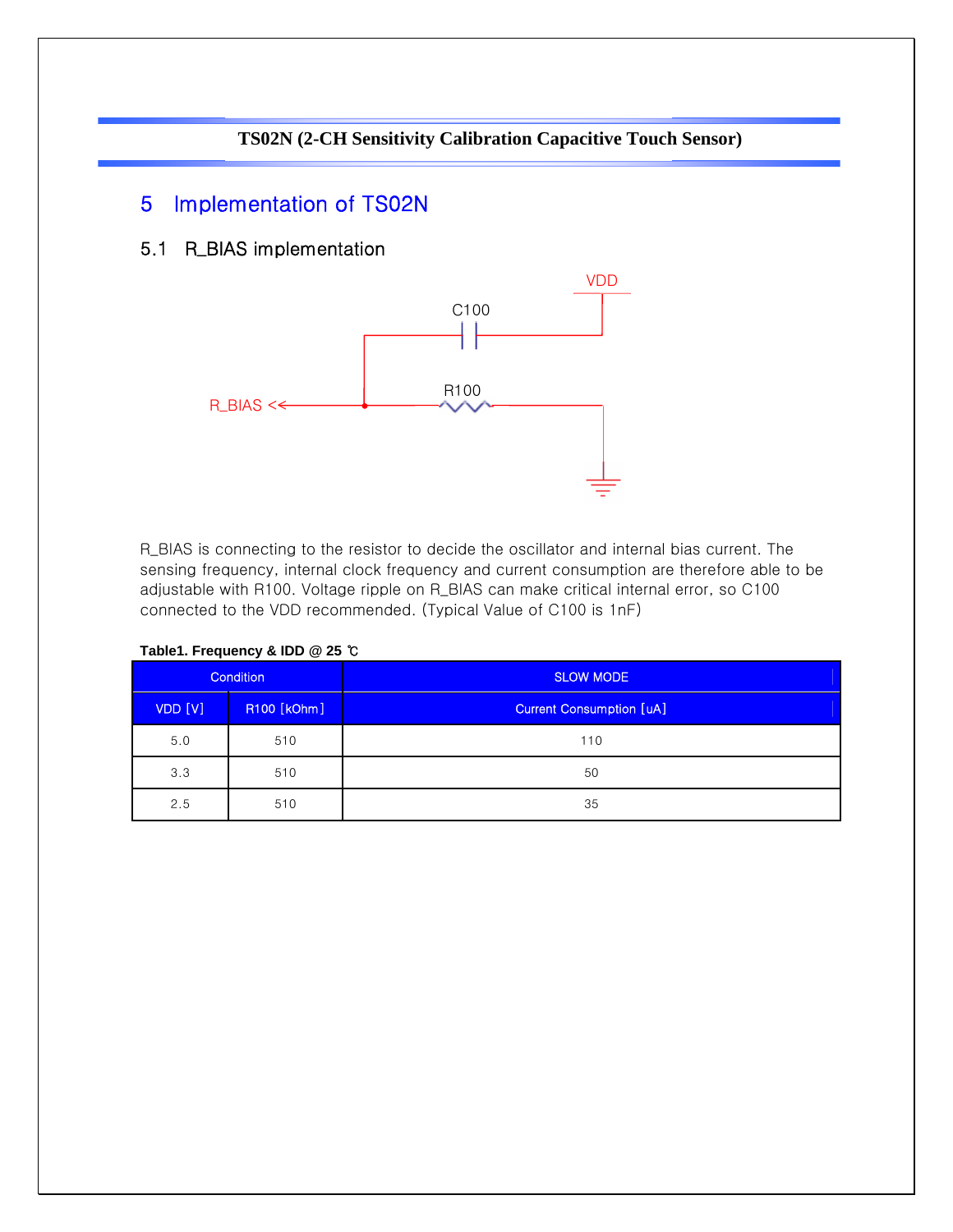**TS02N (2-CH Sensitivity Calibration Capacitive Touch Sensor)**

### 5.2 CS implementation



Parallel capacitor C220 is added to CS2 and C210 to CS1 to adjust the sensitivity of initial touch detect condition. The sensitivity will be increased when C220 and C210 value are smaller. It could be useful in case of detail sensitivity mediation is required. The TS02N has two independent touch sensor input CS1 and CS2. Internal touch decision processes of CS1 and CS2 are separated from each other. Therefore two channel touch key board can be designed by using only one TS02N. R210 and R220 are serial connection resistors to avoid mal-function from external surge and ESD. From 200Ω to 1kΩ is recommended for R210 and R220 values. The size and shape of PAD might be an influence on the sensitivity. The sensitivity will be increased when the larger PAD is used because the frequency variation caused by touch PAD. The connection line of CS1 and CS2 to touch PAD is recommended to be routed as short as possible to prevent from abnormal touch detect caused by connection line.

### **5.3 SYNC implementation**

Over two TS02N can be working on the one application at the same time thanks to SYNC function with this pin. The SYNC pulse prevents over two sensing signal from interfering with each other. The R400 is pull-down resistor of SYNC pin. Too much big value of R400 makes the SYNC pulse falling delay, and too much small value of R400 makes rising delay. About 20MΩ is recommended for R400 value. The Sync pin should be implemented as below for this. TS02N also can be used with the other TSxx series by employing this SYNC function.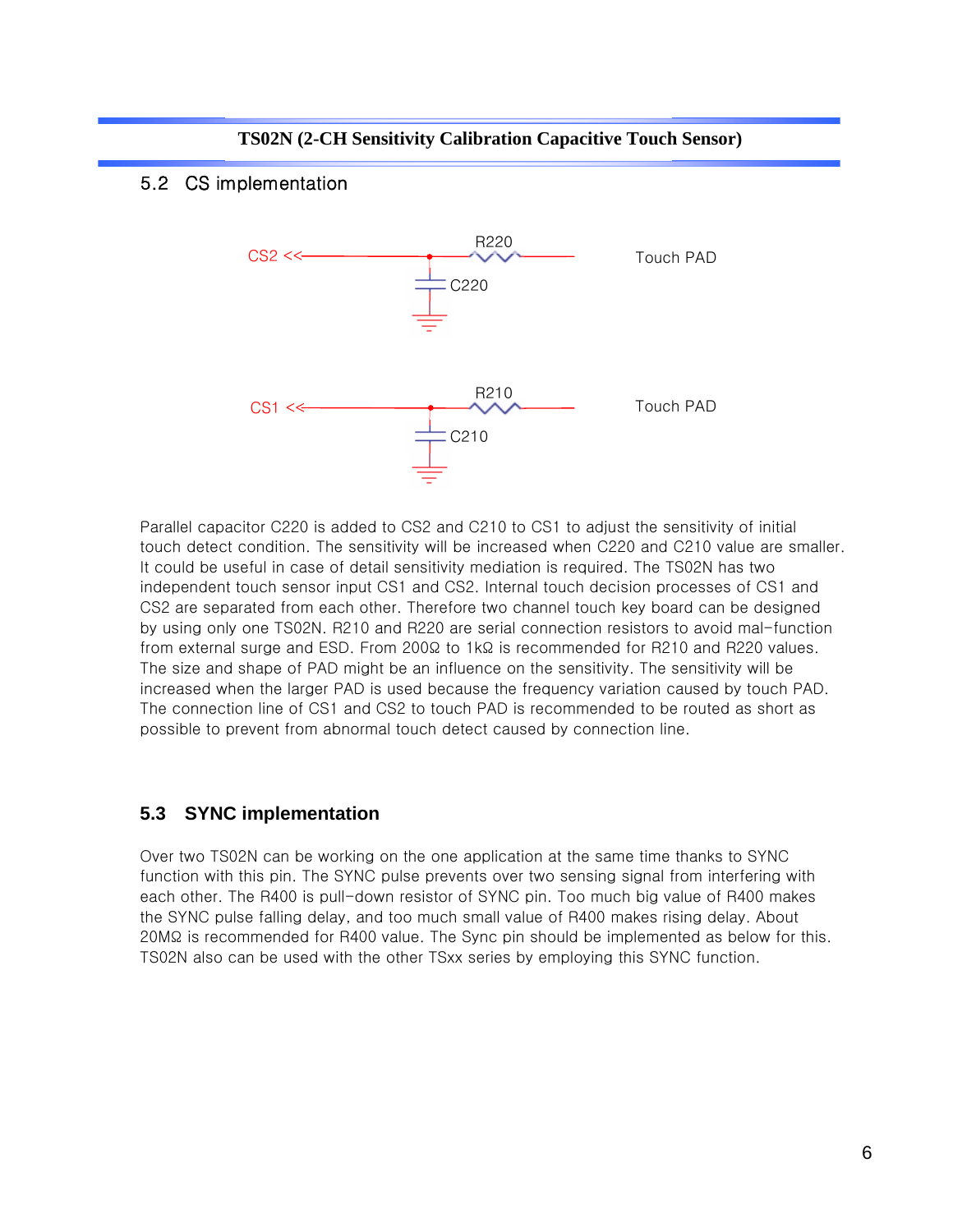

#### **Table2. SYNC pin option**

| Connection <b>\</b> | <b>Operation</b>                                                                |
|---------------------|---------------------------------------------------------------------------------|
| R400 Connection     | Normal SYNC operation with the other TSXX series / High Sensitivity Application |
| <b>GND</b>          | No SYNC / Low Sensitivity Application                                           |
| VDD                 | Forbidden                                                                       |

### 5.4 OUTPUT implementation



The OUT1 and OUT2 are an open drain structure. For this reason the connection of pull-up resistor R510 and R520 are required between OUT1, OUT2 and VDD. The reset value of OUT1 and OUT2 is high, and the value is low during a touch is detected on CS1 or CS2. Over few kΩ resistors are recommended as R510 and R520.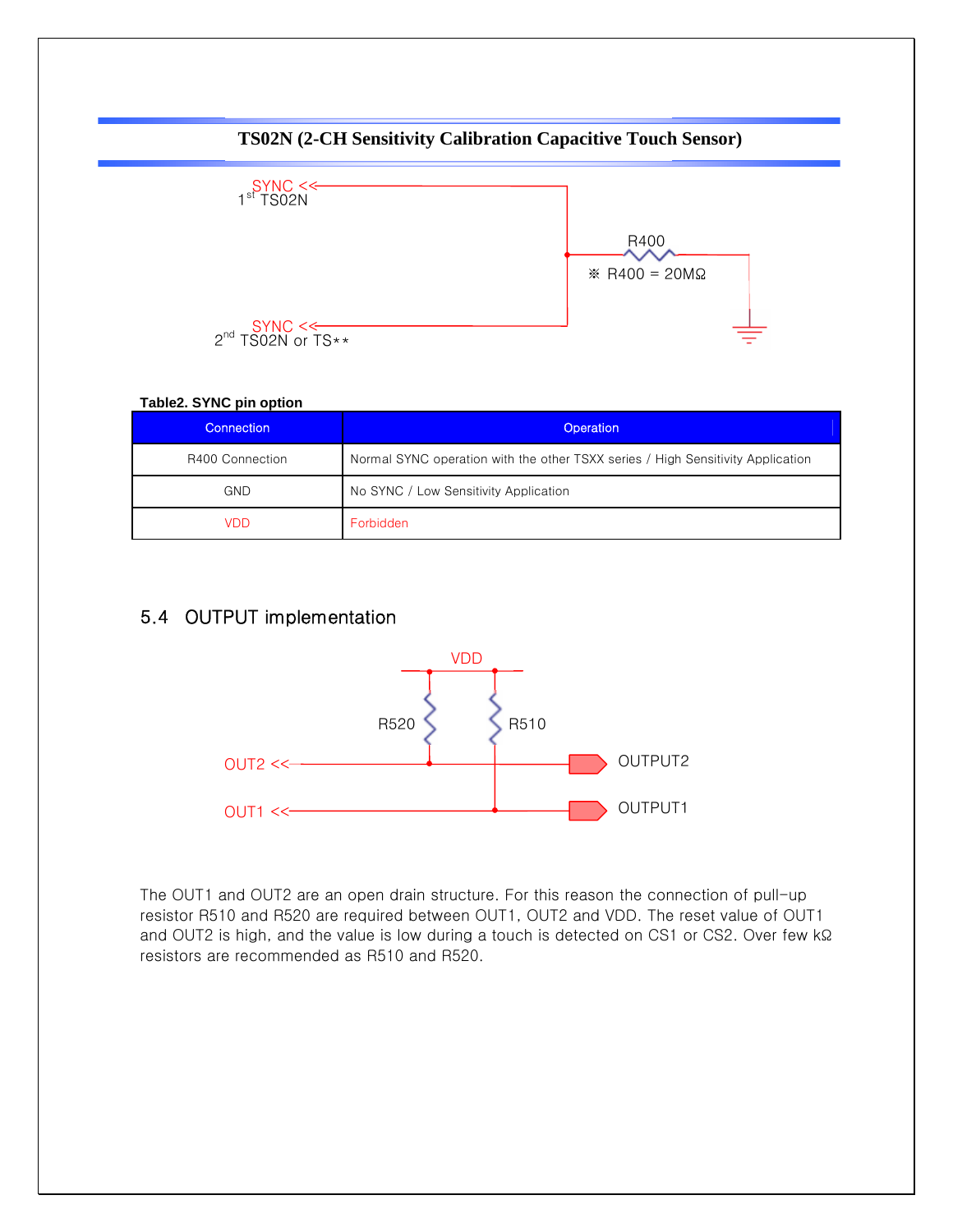## 6 Recommended Circuit (Example)

Two channel touch key board can be designed by using only one TS02N. The TS02N is embedded intelligent internal power reset circuit that makes possible to save circuit cost because of reducing external components for reset. The sensitivity calibration operation can help to prevent abnormal detection caused by external noise, temperature variation, and supply voltage drop.



Fig.2 TS02N Application Example Circuit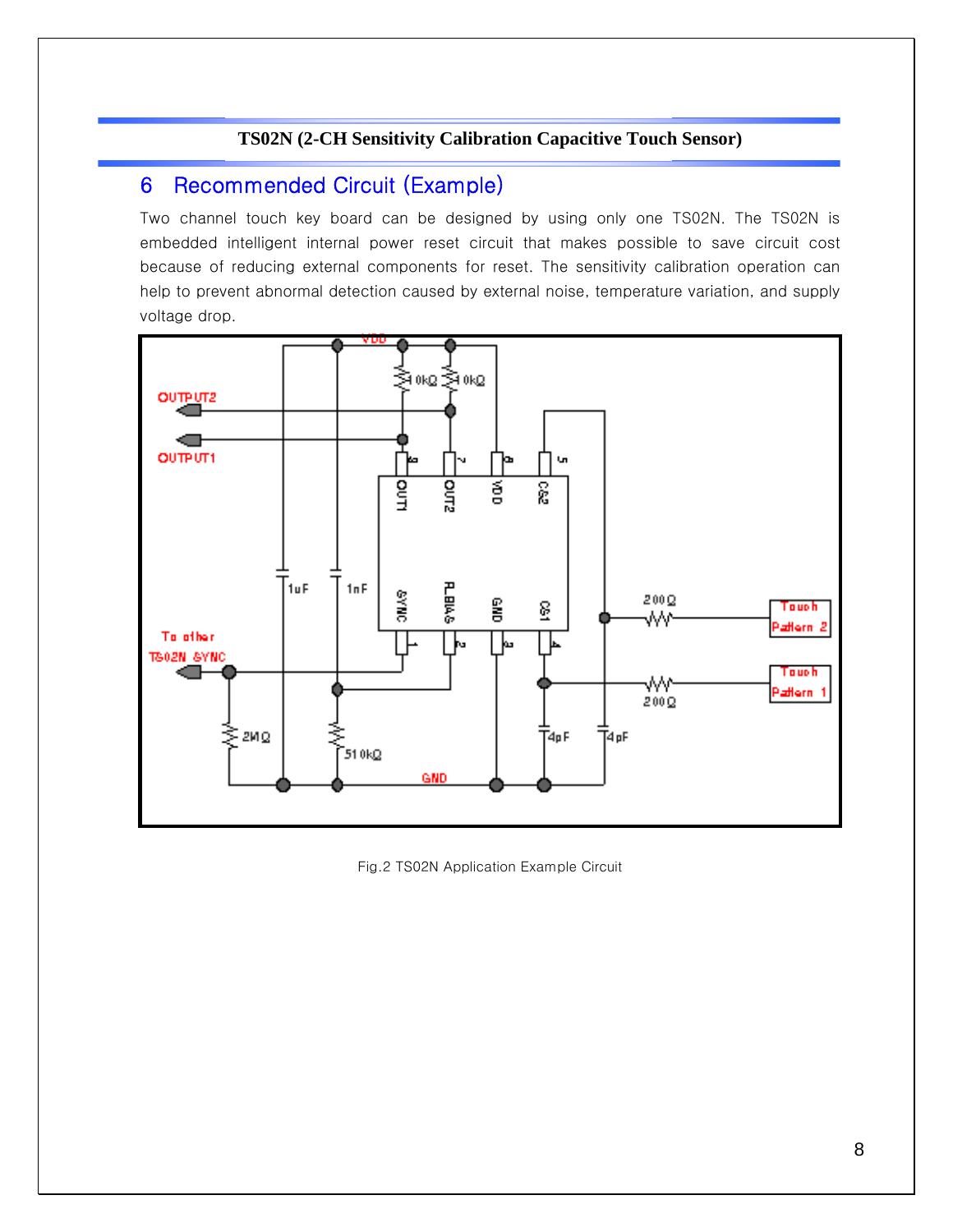

### 7 MECHANICAL DRAWING



### Recommended Soldering Profiles **Wave Soldering**

|                    |             | Wave Solder |
|--------------------|-------------|-------------|
| Ramp Up (C/sec)    | Recommended | 4 C/sec     |
| Solder Temperature | Maximum     | 235 C       |
| Dwell Time         | Maximum     | 3 seconds   |
| Ramp Down          | Recommended | 4 C/sec     |

#### **IR Convection / Vapor Phase Reflow – Surface Mount**

|                    |             | Convection / IR | Vapor Phase |
|--------------------|-------------|-----------------|-------------|
| Ramp Up (C/sec)    | Recommended | 2 C/sec         | 2 C/sec     |
| Solder Temperature | Maximum     | 220 C           | 215 C       |
| Dwell Time         | Maximum     | 15 seconds      | 60 seconds  |
| Ramp Down          | Recommended | 2 C/sec         | 2 C/sec     |